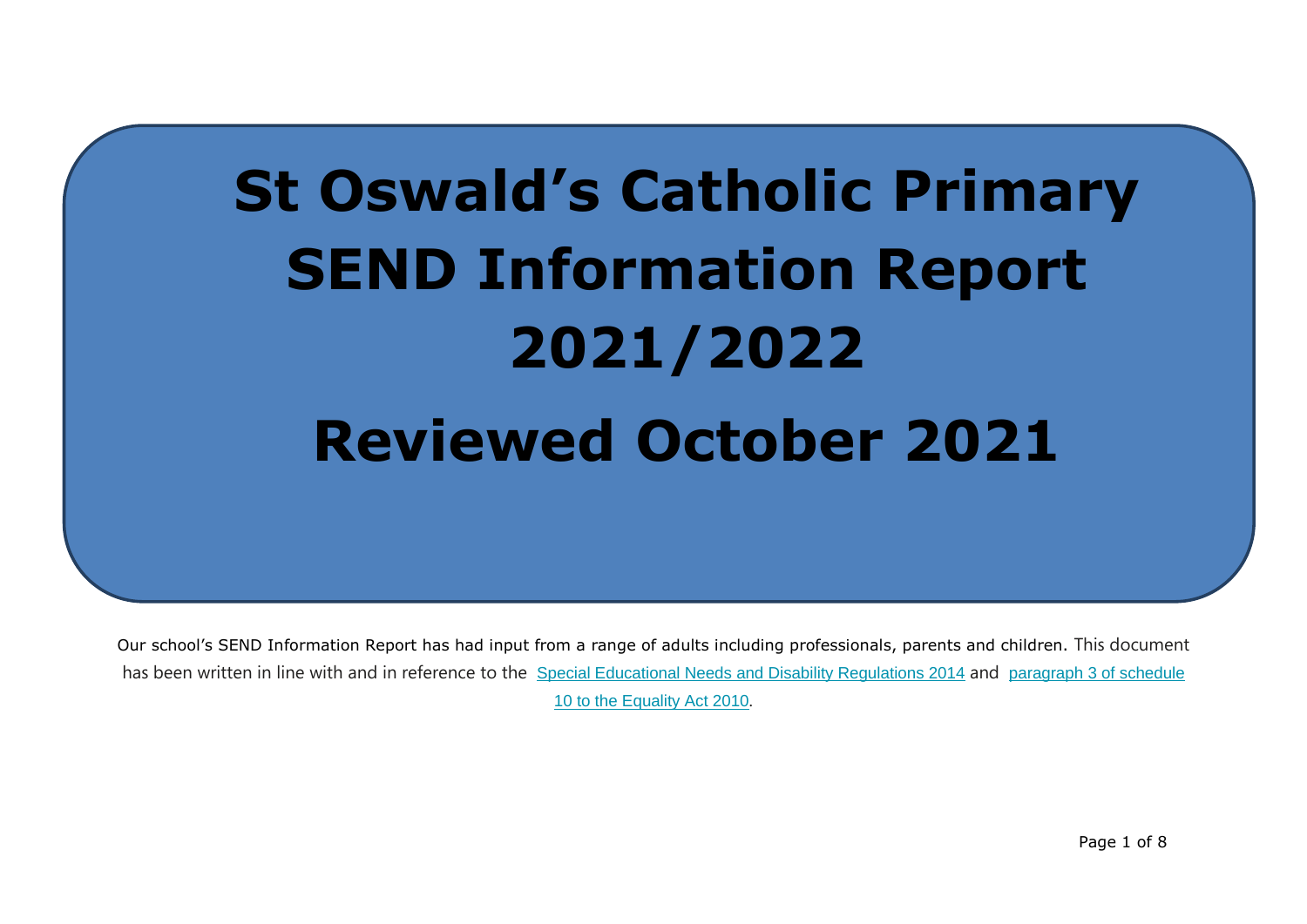### **1. How does the school know if children/young people need extra help?**

The identification of SEND pupils within the school has a high priority. We do this by using a Graduated Approach by:

- **Monitoring** Children are at this stage when concerns have been raised by practitioners or parents/carers but more information is required before deciding if the child has SEN or not. Children at this stage will have access to high quality teaching and a differentiated curriculum. Practitioners will monitor children closely for a period of time and then meet with parents/carers to discuss their concerns and to decide together if the child should be identified as having SEN. If so, the child is recorded on the school's Record of SEN support and moves into SEN Support.
- **SEN Support** Children at this stage have been identified as having SEN based on information gathered by the Key Person/teacher, parents/carers, any outside agency and in consultation with the SENCo. Children at this stage require provision different from, or additional to, that normally available to children of the same age, including from outside agency support such as Speech and Language Therapists. Children at this stage may be prioritised for specialist interventions such as language groups, music groups, social skills groups and peer supported play. If, as part of the 'assess, plan, do, review' process, it is determined that a child requires more specialist intervention or additional support to make progress.

Children at this stage often have complex needs, requiring multiple outside agency involvement and/or episodes of one to one support to help them develop their skills and make progress. This identifies outcomes and strategies to help them make progress.

 **Education, Health and Care Plan (EHC Plan)** Parents/Carers or nursery staff may apply for an EHC needs assessment by the Local Authority if it is evident that the child's needs are complex, will have a long term impact on their learning and/or the child requires more than 15 hours of one to one adult support in school. The decision to request an EHC Plan for a child takes place at a termly review meeting with parents/carers, Key Person/Class Teacher, SENCo and all outside agencies represented. In order to proceed with the request for an EHC Plan, a child must be receiving input from a Community Paediatrician, a Speech and Language Therapist and an Educational Psychologist.

The school also:

- Early Years Intervention through baseline and information from Early Years Settings.
- We receive information from previous educational settings.
- We receive information from the Local Authority on children, for example Educational Psychologists, TESS and CAMH's.
- Liaison with a wide range of outside agencies, for example Social Services and Paedatricians.
- Through planned half- termly formative and summative assessments.
- Progress Meetings and Target Setting Meetings.
- Progress of all pupils is monitored by Class Teachers, SENCO and SLT so that when a pupil is not making expected progress in a particular area, the school can identify next steps. This will then be discussed with parents/carers.

Staff will raise concerns through the following:

Liaison with the parents/carers and pupils.

 Class Teacher/Support Staff identifies initial concerns regarding a pupil. These concerns may be educational, social, physical, behavioural or emotional

Page 2 of 8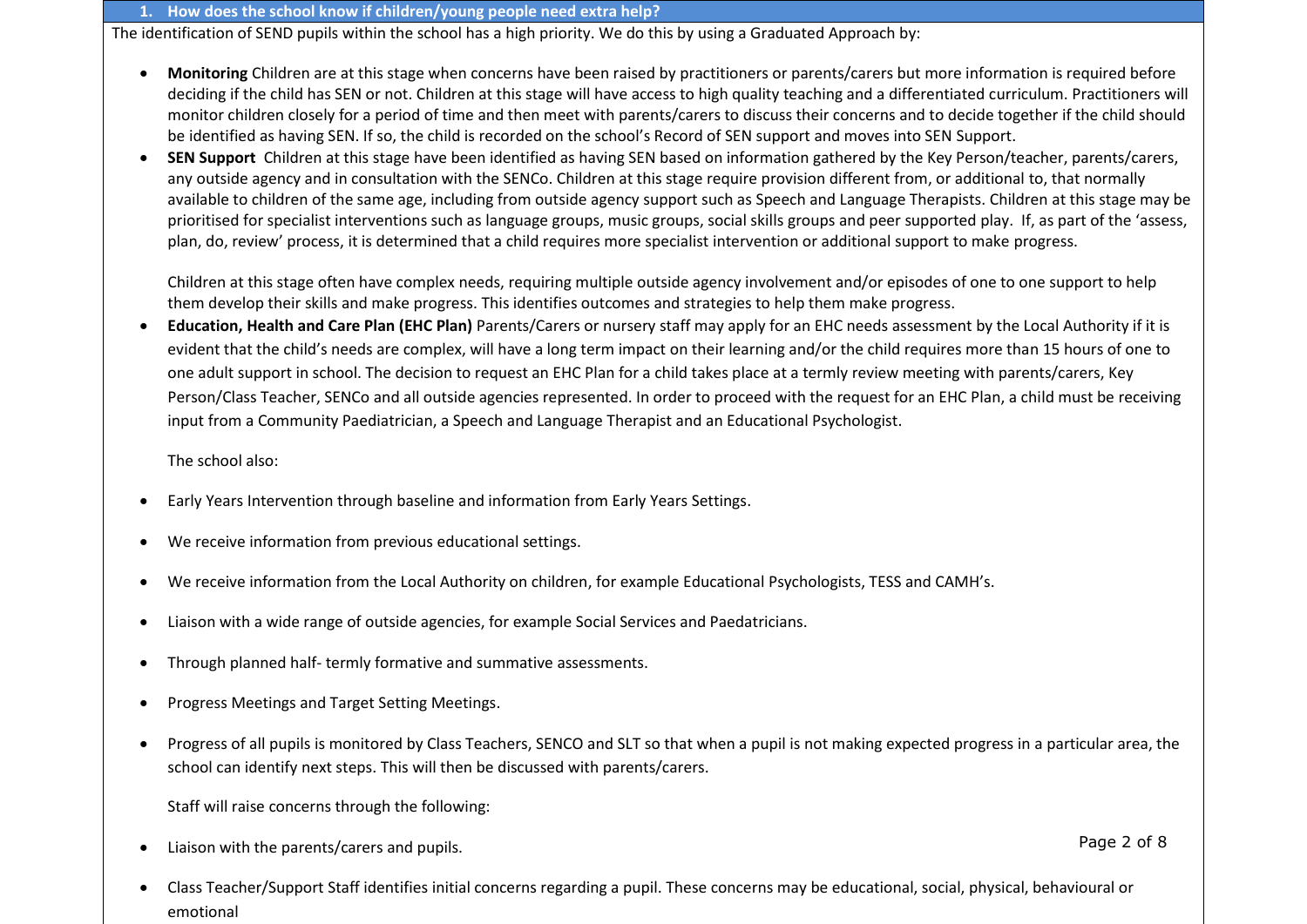# **2. What should I do if I think my child/young person may have special educational needs?**

 If parents/carers have any concerns about the progress or attainment of their child they should in the first instance make an appointment to speak to the class teacher discuss their concerns, who will then liaise with the SENCO (Special Needs Leader) as appropriate.

Local Authorities must publish a Local Offer setting out the provision they expect to be available across education, health and social care for children and young people who have SEN or are disabled. Similarly, maintained schools, maintained nursery schools and academies must publish information on their websites about their policies for pupils with SEND, in an accessible, family friendly format. The purpose of the local offer is to not only improve choice and transparency for families but also to make provision more responsive to local need through the direct involvement of children, young people and their families.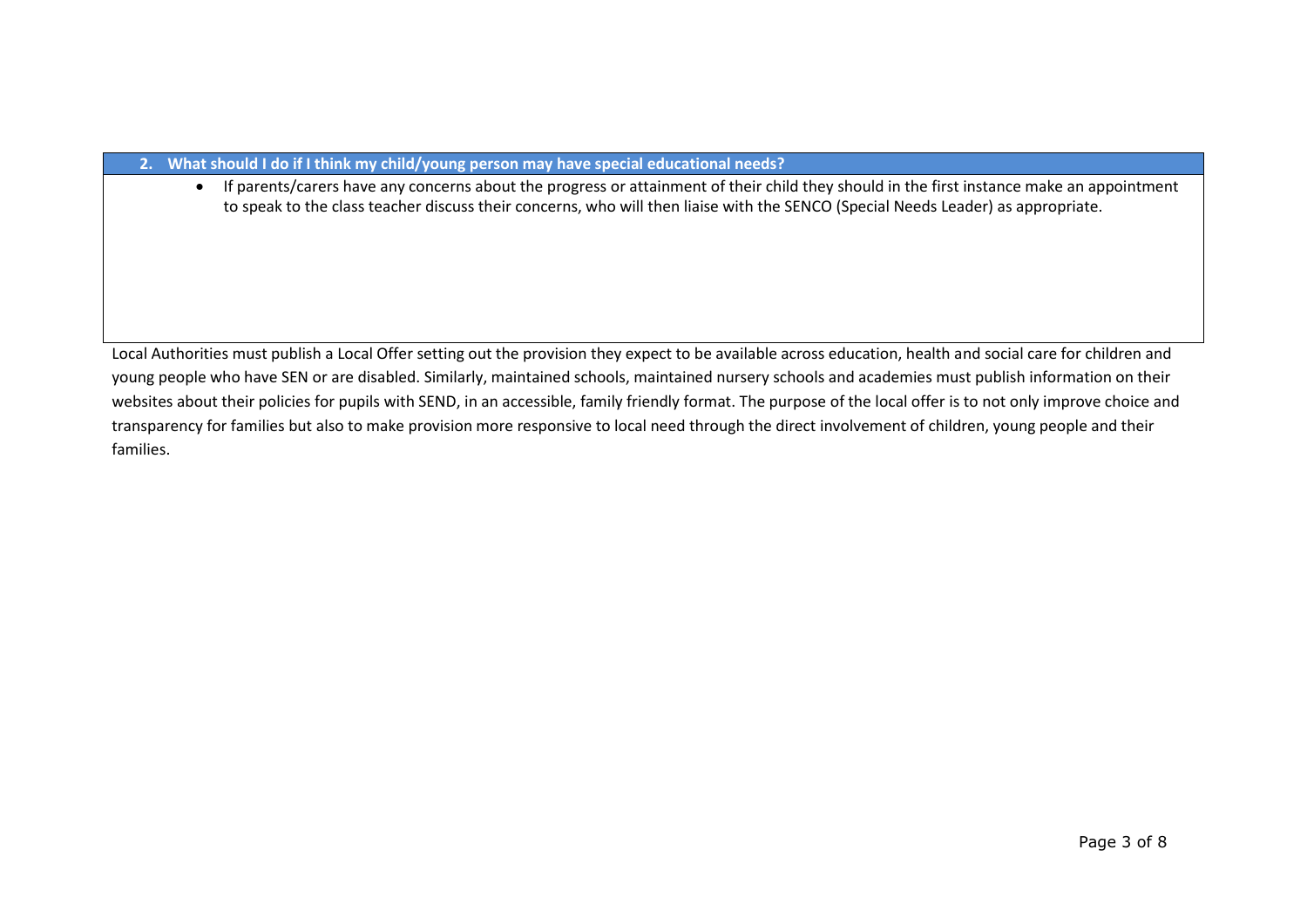# **3. How will school staff support my child/young person?**

- The SENCO, alongside the SLT, and supported by other professionals, will oversee and plan the educational program.
- Our school provision map shows the range of interventions in place in school which may be used when we identify a need for any additional support. This provision map also details the exact support the pupil will receive and the personnel this will involve.
- When the school identifies the need for additional intervention for the pupil to make expected progress, the parents/carers will be informed of the planned support and will be invited to a meeting to discuss this further with the Special Needs Leader and Class Teacher.
- We monitor the progress of all children receiving additional support to ensure that the provision that we have put into place is having the impact we are expecting.
- Governors are responsible for monitoring the effectiveness of the provision in place for pupils identified with Special Educational Needs or disabilities. They will receive a report from the Special Needs Leader on the progress of pupils with Special Educational Needs or disabilities.
- Our TA's are always complimented by external visitors of how they support children within lessons and during interventions.
- Sparkle Time, timetabled each day for 30 minutes, allows our pupils to access an intervention whilst still accessing a broad and balanced curriculum.

# **4. How will the curriculum be matched to my child's needs?**

- As a school, we ensure there is 'First Quality Teaching' to meet the needs of individual pupils.
- All teachers are provided with information on the needs of individual pupils so that they can plan the learning within our curriculum to ensure that all pupils are able to make at least expected progress.
- Differentiation is planned for groups and individuals according to need: for example, for a child who has Speech, Language and Communication needs, teachers will use simplified language and/or pictures to support them to understand new vocabulary.
- Interventions are in place for children within a small group or in some cases on a 1:1 basis with an adult.
- We have a text-based curriculum with a focus on reading for our children- please refer to our Curriculum Statement of Intent.

## **5. How will both you and I know how my child/young person is doing and how will you help me to support my child's/young person's learning?**

- One Annual Report, termly Interim Reports and once termly Parents Evenings give all parents/carers regular feedback on the child's academic achievement, individual reading, writing and maths targets and any behavioural, emotional or social difficulties.
- Parents receive Individual Education Plans and/or Individual Behaviour Plans, termly.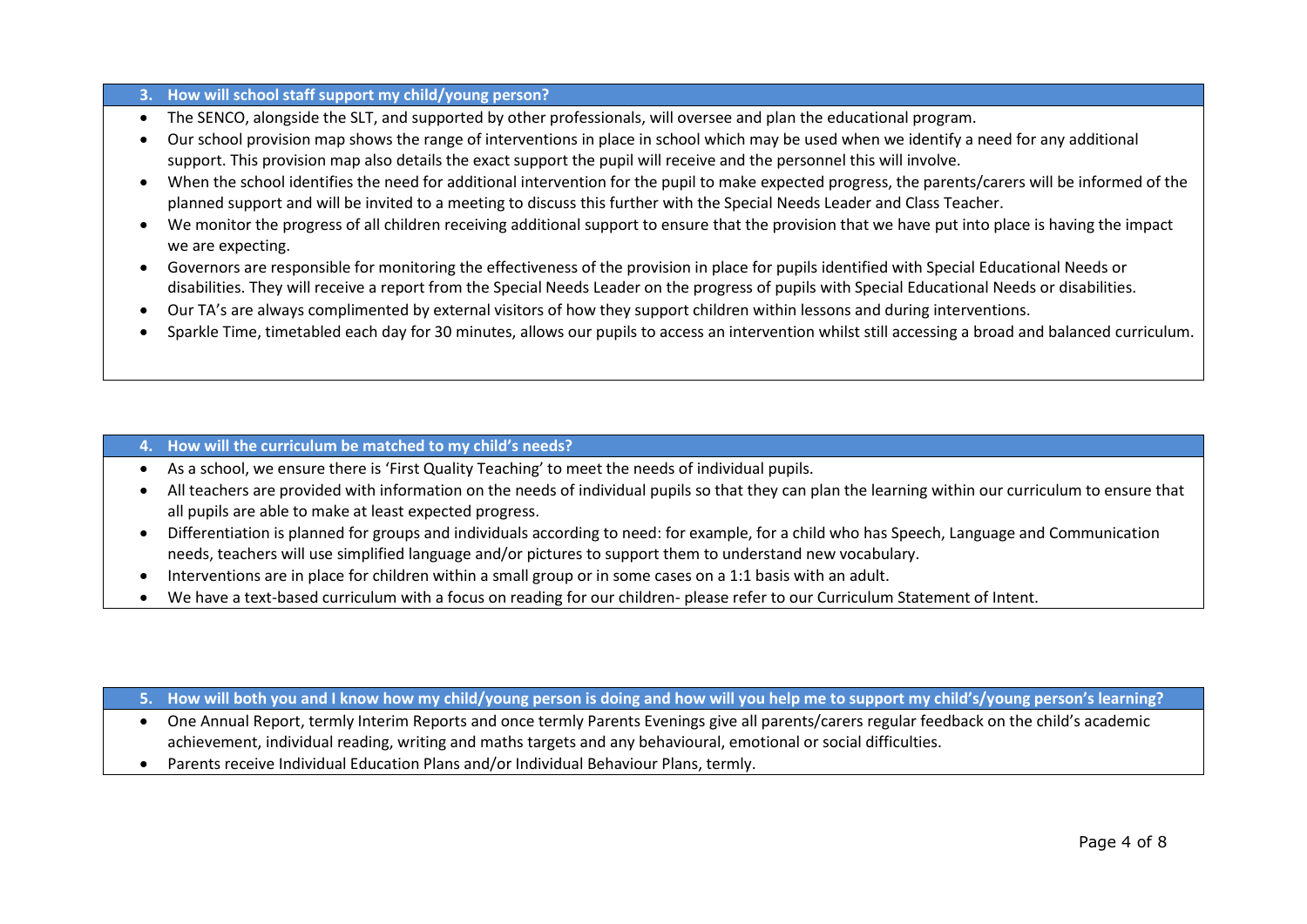- When appropriate, parents/carers maybe contacted mid-term to discuss and plan the support that the school is providing and how they can help their child at home. Pupil's views will be obtained and when appropriate all or part of any meeting to review the children's targets.
- We offer parent training and learning events through, for example Early Years INSPIRE sessions and Curriculum Workshops.

# **6. What support will there be for my child's/young person's overall well being?**

- The well-being of all our pupils is our primary concern at Saint Oswald's. We have a Pastoral Leader (SLT member) and pupils are supported with their Social and Emotional development throughout the school day, through the curriculum and extra-curricular activities, Personal Social and Health Education and Social and Emotional aspects of learning or integral to our curriculum. We offer bereavement support and counselling.
- Additional support from specialist staff is arranged as needed for individual pupils, both in and out of the classroom; a tailored personal plan may be put into place for pupils with the highest need.
- Our Behaviour Policy, which includes guidance on expectations, rewards and sanctions is fully understood and in place by all staff.
- We regularly monitor attendance, support pupils returning to school after absence and take the necessary actions to prevent prolonged unauthorised absence.
- Relevant staff are trained to support medical needs and in some cases all staff receives training. We have a medical policy in place.
- Pupils' views are sought through School Council and other forums, including pupil surveys and children attend all parent interviews.
- Through close liaison with parents, we use their expert knowledge of their child regarding, for example Medical, Social, Emotional, Physical and Behavioural issues.
- We have gained the Bronze Award for being an Emotionally Aware school, working towards the Silver Award. We have a half termly focus on delivering a Mindfulness intervention.

### **7. What specialist services and expertise are available at or accessed by the school?**

 All external partners that we work with are vetted in terms of safeguarding and when buying in additional services, we monitor the impact of any intervention against cost to ensure a value for money service.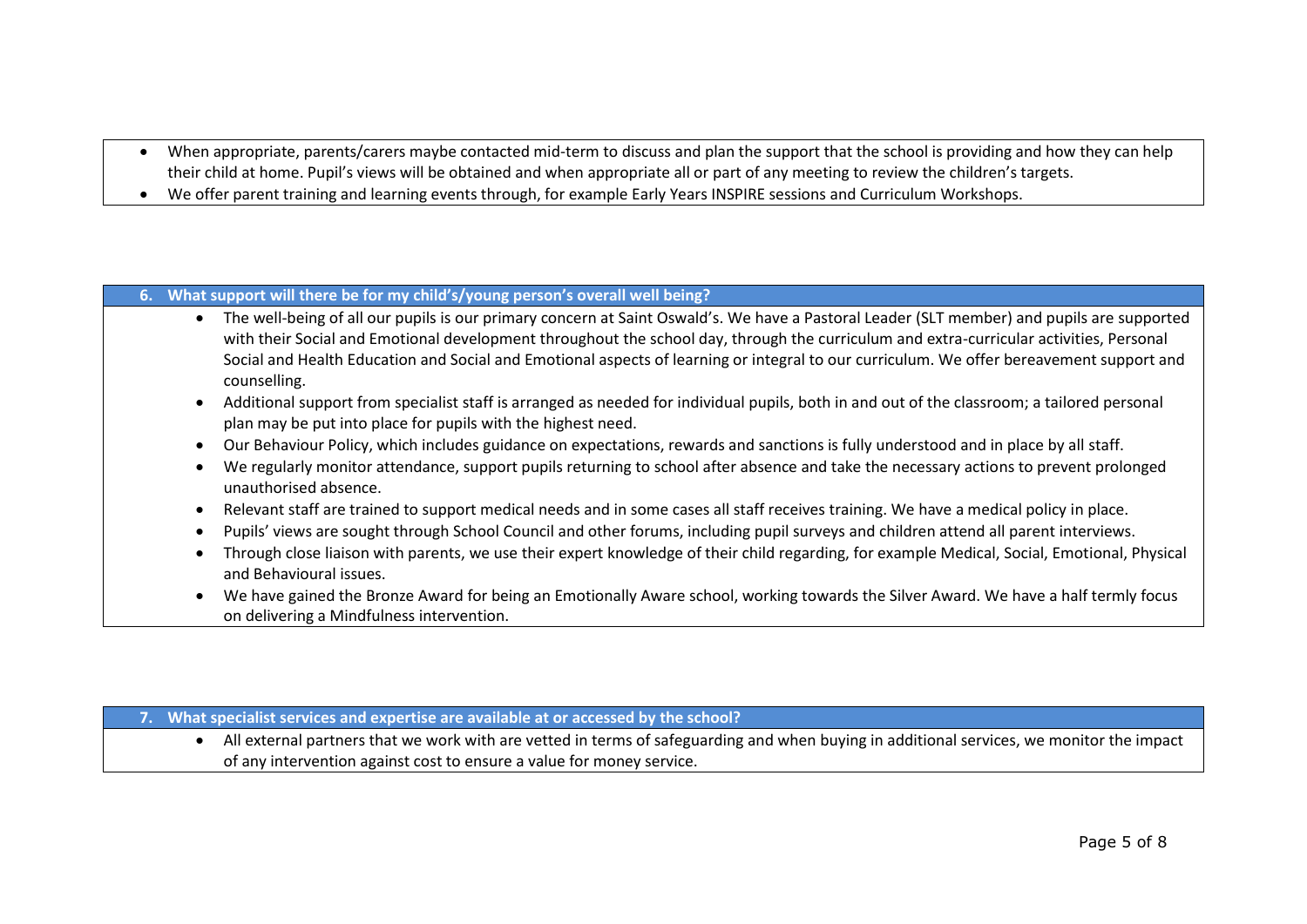- Educational outside agencies include: Educational Psychologist, Teacher's Educational Support Services (TESS)/ Behaviour Support, Communication Friendly Schools support
- Specialist Health Services include: Speech and Language Support, Occupational and Physio-therapy Services, Child and Adolescent Mental Health (CAMHs). We also have a CAMH'S Link Worker who holds parent workshops and delivers training to staff.
- We work with Social Services and Startwell to support families.
- **8. What training are the staff supporting children and young people with SEND had or are having?**
- We regularly invest time and money in training our staff to improve First Quality Teaching, to develop enhanced skills and knowledge to deliver interventions.
- Our Special Needs Leader and Pastoral Leader are qualified and experienced teacher and both hold the national qualification in Special Educational Needs, as well as receiving on-going SEN training in specific areas.
- All our teachers hold Qualified Teacher's Status and all staff members, including Teaching Assistants, receive regular training to know how to support our pupils with Special Educational Needs and disabilities, for example Autism, Speech and Language Needs, Team Teach, Executive Skills and Reciprocal Teaching.
- **9. How will my child/young person be included in activities outside the classroom, including school trips?**
- Our Equality/Inclusion Policy promotes involvement of all learners in all aspects of the curriculum, including activities outside of the classroom.
- Where there are concerns for safety and access, a personalised risk assessment is carried out to consider if reasonable adjustments can be made to meet any additional needs; if appropriate parents/carers are consulted and involved in planning.

**10. How accessible is the school environment?** 

 We have an Accessibility Plan in place and where feasible make reasonable adjustments to improve the accessibility of our environment to meet individual needs. Our policy and practice adheres to the Equality Act 2010.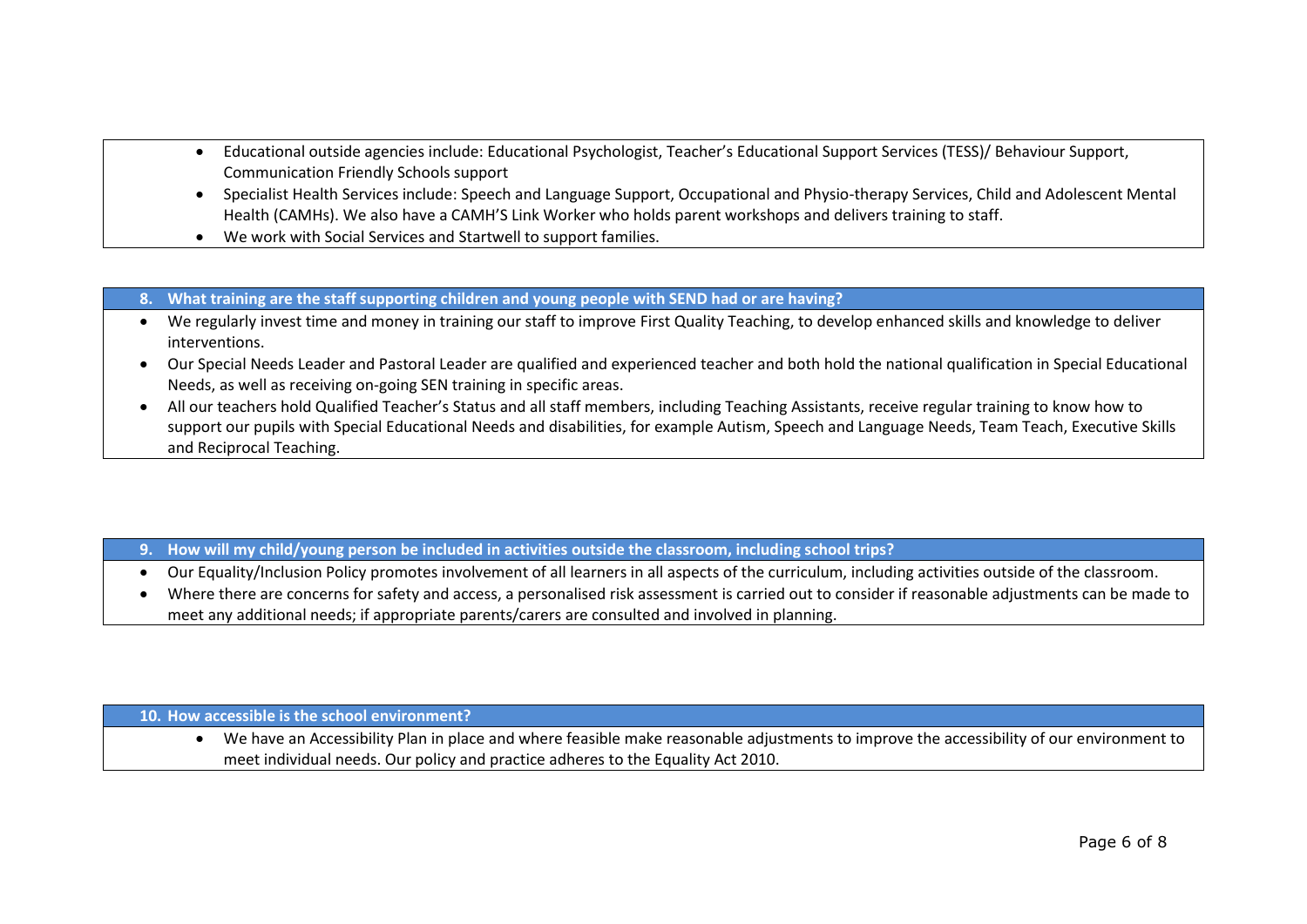- We have a disabled toilet and medical room to provide accessible changing and toilet facilities.
- We have a sound system in Foundation Stage and Year 1.
- We would arrange for translators, when needed, to support parents whose first language is not English in meetings.
- There is a designated Cost Centre in the school budget for the provision of SEND equipment plus all Subject Cost Centres have a 10 per cent allocation to spend on SEND resources.
- There is regular contact with the SEND Team and Health Services when needed.
- We are a dyslexia friendly school, the school has wheelchair access and clear signage for adults/children who may visually be impaired.

# **11. How will the school prepare and support my child/young person to join the school, transfer to a new school or the next stage of education and life?**

- We have an Induction Program in place for welcoming all new learners to our setting.
- We have very good relationships with our feeder settings and the settings that most of our children move onto; we share information to support pupils learning and well-being at transition.
- Further support is provided as necessary for those with SEND, including additional visits to the new setting both individually and as part of an enhanced transition programme for identified pupils.

# **12. How are the school's resources allocated and matched to children's/young people's special educational needs?**

- Our finances are monitored and audited regularly and we utilise resources to support the strategic aims of our setting aswell as individual learner needs.
- We seek to ensure a value for money service, therefore all interventions are costed and evaluated for impact.
- The Local Authority Designated Budget indicates specific funding for all areas of Special Needs in line with national expectations.

 **13. How is the decision made about what type and how much support my child/young person will receive?**

Quality First Inclusive Practice is clearly defined in our and setting and we expect all staff to deliver this.